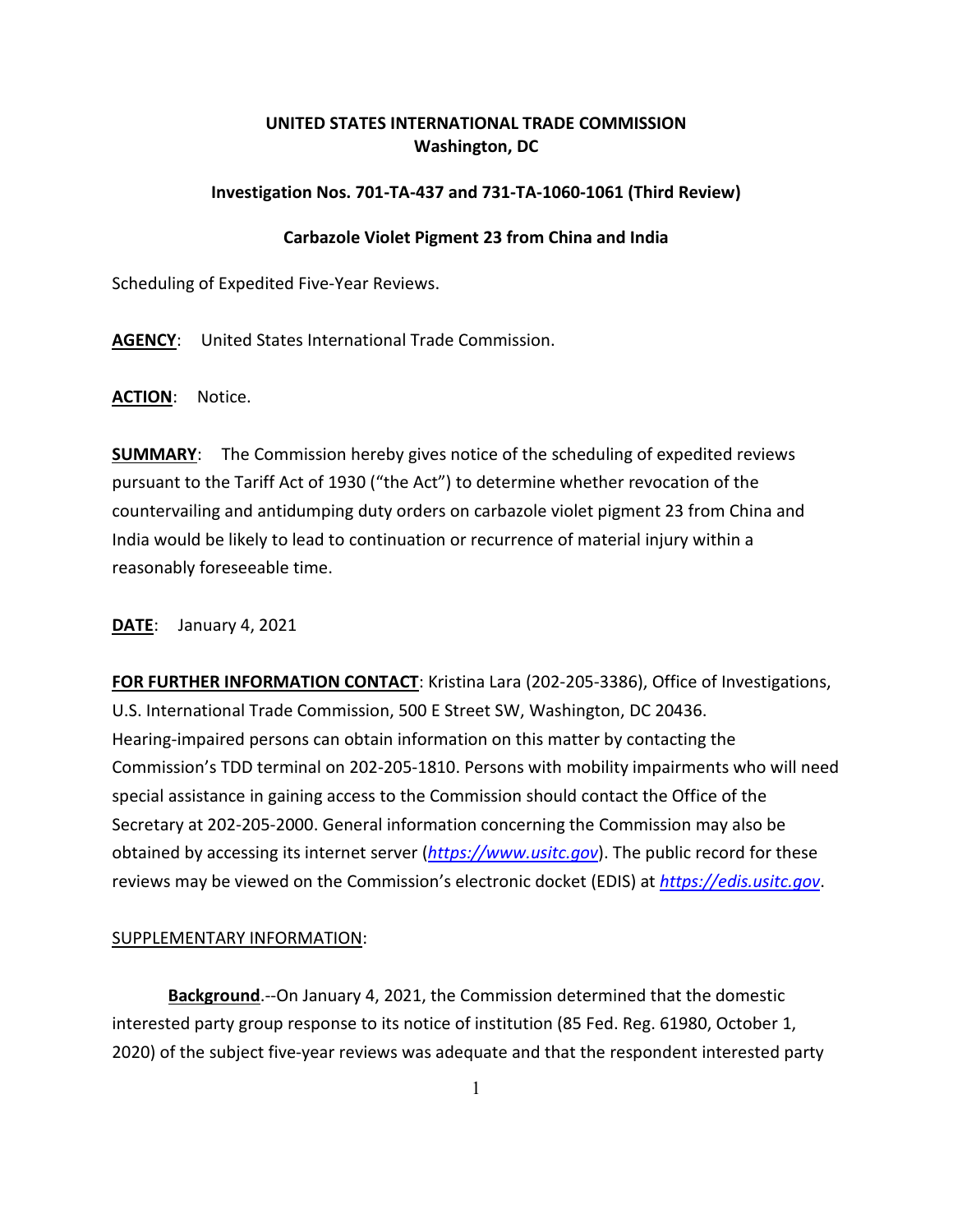group response was inadequate. The Commission did not find any other circumstances that would warrant conducting full reviews.<sup>1</sup> Accordingly, the Commission determined that it would conduct expedited reviews pursuant to section 751(c)(3) of the Tariff Act of 1930 (19 U.S.C. 1675(c)(3)).

For further information concerning the conduct of these reviews and rules of general application, consult the Commission's Rules of Practice and Procedure, part 201, subparts A and B (19 CFR part 201), and part 207, subparts A, D, E, and F (19 CFR part 207).

Please note the Secretary's Office will accept only electronic filings at this time. Filings must be made through the Commission's Electronic Document Information System (EDIS, [https://edis.usitc.gov\)](https://edis.usitc.gov/). No in-person paper-based filings or paper copies of any electronic filings will be accepted until further notice.

**Staff report**.--A staff report containing information concerning the subject matter of the reviews will be placed in the nonpublic record on May 4, 2021, and made available to persons on the Administrative Protective Order service list for these reviews. A public version will be issued thereafter, pursuant to section 207.62(d)(4) of the Commission's rules.

**Written submissions**.--As provided in section 207.62(d) of the Commission's rules, interested parties that are parties to the reviews and that have provided individually adequate responses to the notice of institution, $<sup>2</sup>$  $<sup>2</sup>$  $<sup>2</sup>$  and any party other than an interested party to the</sup> reviews may file written comments with the Secretary on what determination the Commission should reach in the reviews. Comments are due on or before May 7, 2021 and may not contain new factual information. Any person that is neither a party to the five-year reviews nor an interested party may submit a brief written statement (which shall not contain any new factual information) pertinent to the reviews by May 7, 2021. However, should the Department of Commerce ("Commerce") extend the time limit for its completion of the final results of its reviews, the deadline for comments (which may not contain new factual information) on Commerce's final results is three business days after the issuance of Commerce's results. If comments contain business proprietary information (BPI), they must conform with the

<span id="page-1-0"></span> $1$  A record of the Commissioners' votes is available from the Office of the Secretary and at the Commission's website.

<span id="page-1-1"></span> $2$  The Commission has found a response to its notice of institution filed on behalf of Sun Chemical Corp., a domestic producer of carbazole violet pigment 23, to be individually adequate. Comments from other interested parties will not be accepted (*see* 19 CFR 207.62(d)(2)).